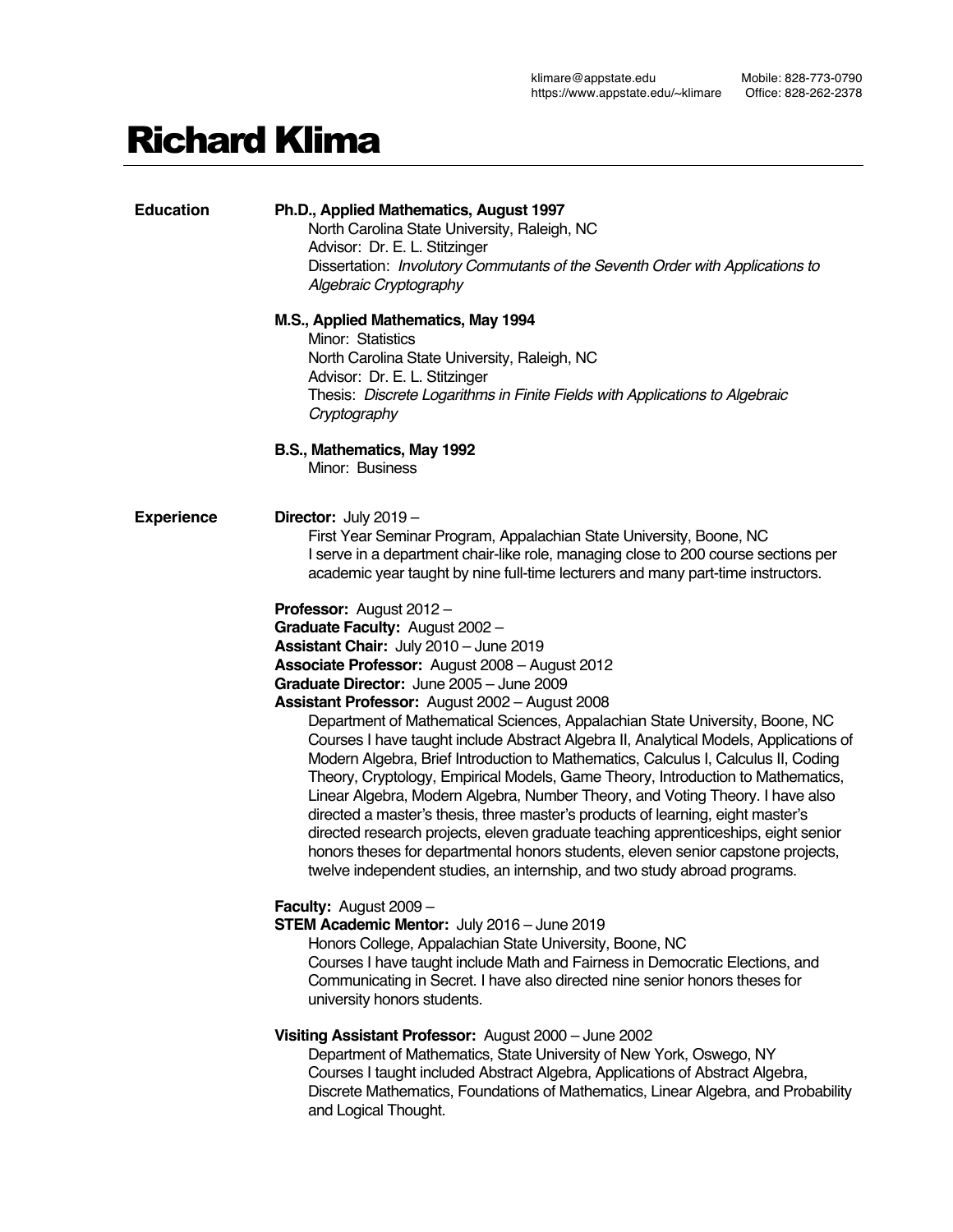|                     | Cryptologic Mathematician: June 1999 - August 2000<br>National Security Agency, Fort Meade, MD                                                                                                        |
|---------------------|-------------------------------------------------------------------------------------------------------------------------------------------------------------------------------------------------------|
|                     | Visiting Instructor: August 1997 – May 1999<br>Department of Mathematics, North Carolina State University, Raleigh, NC<br>Courses I taught included Applications of Abstract Algebra, and Calculus I. |
|                     | High School Teacher: February 1992 - June 1992<br>Raleigh, NC                                                                                                                                         |
| <b>Publications</b> | <b>Books:</b>                                                                                                                                                                                         |
|                     | • Cryptology: Classical and Modern, Second Edition, with Dr. Neil Sigmon of<br>Radford University, CRC Press, 2019                                                                                    |
|                     | The Mathematics of Voting and Elections: A Hands-On Approach, Second Edition,<br>with Dr. Jonathan Hodge of Grand Valley State University, AMS (American<br>Mathematical Society), 2018               |
|                     | • Applied Abstract Algebra with Maple and MATLAB, Third Edition, with Drs. Neil<br>Sigmon of Radford University and Ernest Stitzinger of North Carolina State<br>University, CRC Press, 2016          |
|                     | • Cryptology: Classical and Modern, with Maplets, with Dr. Neil Sigmon of Radford                                                                                                                     |

University, CRC Press, 2012

- *Applications of Abstract Algebra with Maple and MATLAB, Second Edition*, with Drs. Neil Sigmon of Radford University and Ernest Stitzinger of North Carolina State University, CRC Press, 2007
- Математика Выборов *("Election Mathematics")*, with Dr. Jonathan Hodge of Grand Valley State University, Moscow Center for Continuous Mathematical Education, 2007
- *The Mathematics of Voting and Elections: A Hands-On Approach*, with Dr. Jonathan Hodge of Grand Valley State University, AMS, 2005
- *Applications of Abstract Algebra with Maple*, with Drs. Neil Sigmon of Radford University and Ernest Stitzinger of North Carolina State University, CRC Press, 2000

#### **Manuals:**

- *Cryptology: Classical and Modern, Second Edition, Instructor's Manual*, with Dr. Neil Sigmon of Radford University, CRC Press, 2019
- *Applied Abstract Algebra with Maple and MATLAB, Third Edition, Instructor's Manual*, with Dr. Neil Sigmon of Radford University, CRC Press, 2016
- *Cryptology: Classical and Modern, with Maplets, Instructor's Manual*, with Dr. Neil Sigmon of Radford University, CRC Press, 2012
- *The Mathematics of Voting and Elections: A Hands-On Approach, Instructor's Manual*, with Dr. Jonathan Hodge of Grand Valley State University, AMS, 2009

## **Refereed:**

- *The Polish Cryptanalysis of Enigma*, with Dr. Neil Sigmon of Radford University, *The Electronic Journal of Mathematics and Technology*, February 2022
- *The Mathematics of QR Codes*, with Dr. Neil Sigmon and undergraduate student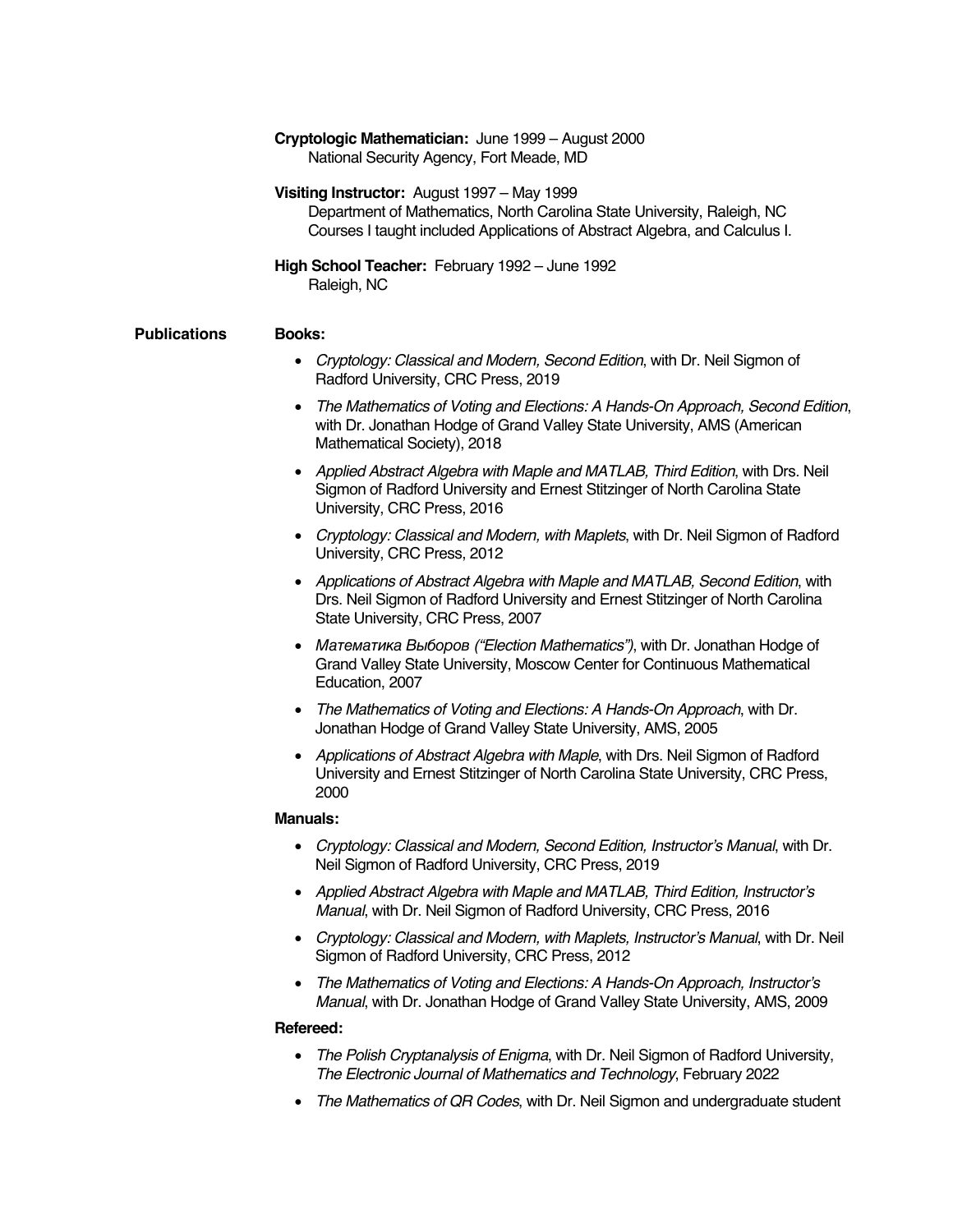Adam Downs of Radford University, *Proceedings of the 26th ATCM (Asian Technology Conference in Mathematics)*, December 2021

- *Recognizing the Polish Efforts in Breaking Enigma*, with Dr. Neil Sigmon of Radford University, *Proceedings of the 25th ATCM*, December 2020
- *The Navajo Code Talkers of World War II*, with Dr. Neil Sigmon of Radford University, Virginia Mathematics Teacher, November 2018
- *The Turing Bombe and its Role in Breaking the Enigma*, with Dr. Neil Sigmon of Radford University, *Proceedings of the 22nd ATCM*, December 2017
- *Mathematics and Fairness in Democratic Elections, The Journal of Undergraduate Mathematics and Its Applications (UMAP)/Interdisciplinary Lively Application Projects Modules: Tools for Teaching*, April 2010
- *Reed-Solomon Codes: A Tutorial and Java Toolbox*, with undergraduate student Augustus Miraglia of Appalachian State University, *The UMAP Journal*, April 2008
- *Elliptic Curve Cryptography with Java*, with Dr. Neil Sigmon of Radford University, *Mathematics and Computer Education*, March 2005
- *Amortization: An Application of Calculus*, with Dr. Robert Donnelly of Murray State University, *The College Mathematics Journal*, October 1999
- *Applying the Diffie–Hellman Key Exchange to RSA, The UMAP Journal*, April 1999
- *Elliptic Curve Cryptography with Maple*, with Drs. Neil Sigmon of Radford University and Ernest Stitzinger of North Carolina State University, *MapleTech*, June 1998

# **Contributed:**

- *Enigma: An Analysis and Maplet Simulator*, with Dr. Neil Sigmon of Radford University, *Proceedings of the 26th ICTCM (International Conference on Technology in Collegiate Mathematics)*, March 2015
- *Using Maplets in Teaching Cryptology*, with Dr. Neil Sigmon of Radford University, *Proceedings of the 25th ICTCM*, March 2014
- *Using Graphs to Break Vigenère Ciphers*, with Dr. Neil Sigmon of Radford University, *Proceedings of the 24th ICTCM*, March 2013
- *A Java Simulator for Voting Methods, Proceedings of the 20th ICTCM*, March 2009
- *Elementary Coding Theory Including Hamming and Reed-Solomon Codes with Maple and MATLAB*, with Dr. Neil Sigmon of Radford University, *Proceedings of the 18th ICTCM*, February 2007
- *Some Elementary Cryptography Including RSA on the TI-92+ and Voyage 200*, with Dr. Neil Sigmon of Radford University, *Proceedings of the 17th ICTCM*, March 2006
- *Focused, Compressed Video Tutorials*, with Drs. William Bauldry and Brian Felkel of Appalachian State University, *Proceedings of the 16th ICTCM*, October 2004

## **Other:**

- *Abstract Algebra*, an online course with Dr. Vicky Klima of Appalachian State University, LEARN NC, University of North Carolina at Chapel Hill, August 2008
- *(Title Classified)*, National Security Agency, August 2000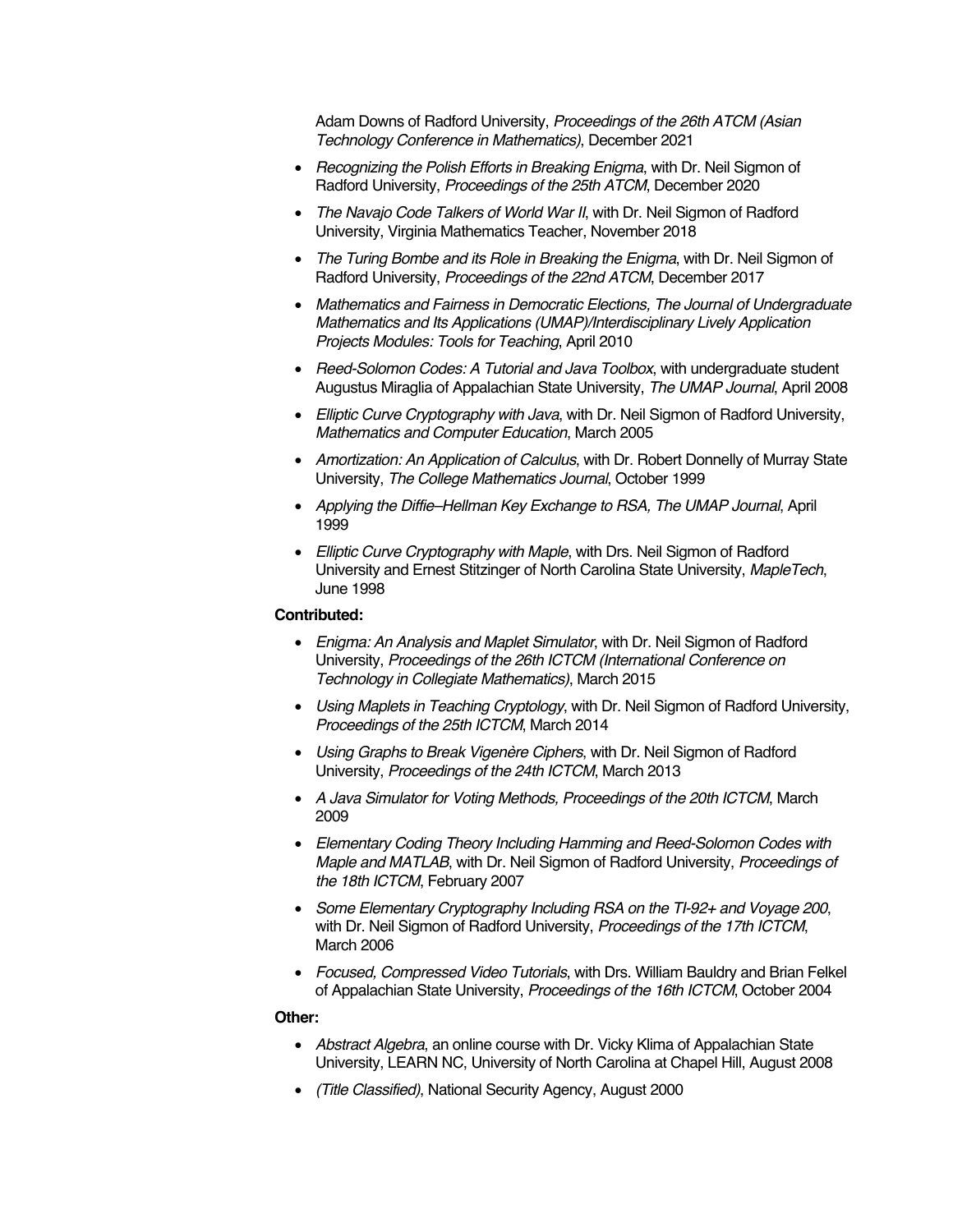|                      | • Maple Supplements for Calculus I, with Drs. Joseph Marlin of North Carolina State<br>University and John Matthews of The University of Tennessee at Chattanooga,<br>North Carolina State University, August 1997                                                                                                                                                                                                                                                                                                                                          |
|----------------------|-------------------------------------------------------------------------------------------------------------------------------------------------------------------------------------------------------------------------------------------------------------------------------------------------------------------------------------------------------------------------------------------------------------------------------------------------------------------------------------------------------------------------------------------------------------|
|                      | Involutory Commutants of the Seventh Order with Applications to Algebraic<br>Cryptography, a dissertation under the direction of Dr. Ernest Stitzinger of North<br>Carolina State University, Graduate School, North Carolina State University, April<br>1997                                                                                                                                                                                                                                                                                               |
|                      | Examining Randomness in Certain Sequences, with Dr. Mark Sellers of the<br>National Security Agency, Center for Research in Scientific Computation, North<br>Carolina State University, July 1996                                                                                                                                                                                                                                                                                                                                                           |
|                      | Discrete Logarithms in Finite Fields with Applications to Algebraic Cryptography, a<br>master's project under the direction of Dr. Ernest Stitzinger of North Carolina State<br>University, Department of Mathematics, North Carolina State University, May 1994                                                                                                                                                                                                                                                                                            |
| <b>Presentations</b> | <b>Invited Academic:</b>                                                                                                                                                                                                                                                                                                                                                                                                                                                                                                                                    |
|                      | The Mathematics of QR Codes, with Dr. Neil Sigmon and undergraduate student<br>$\bullet$<br>Adam Downs of Radford University, ATCM, December 2021                                                                                                                                                                                                                                                                                                                                                                                                           |
|                      | Recognizing the Polish Efforts in Breaking Enigma, with Dr. Neil Sigmon of<br>Radford University, ATCM, December 2020                                                                                                                                                                                                                                                                                                                                                                                                                                       |
|                      | Arrow's Actual Impossibility Theorem, MAA Southeastern Section Meeting, March<br>2020                                                                                                                                                                                                                                                                                                                                                                                                                                                                       |
|                      | Explaining the Impossible: Kenneth Arrow's Nobel Prize Winning Theorem on<br>Elections, CSEMS Scholarship Seminar Series, Appalachian State University,<br>October 2007; Murray State University, October 2007; University of North Carolina<br>at Asheville, February 2008; Wake Forest University, March 2008; CSAM<br>Scholarship Seminar Series, Morehead State University, April 2008; Radford<br>University, September 2008; Catawba Valley Community College, March 2012;<br>MSEC Science Seminar Series, Appalachian State University, October 2018 |
|                      | The Turing Bombe and its Role in Breaking the Enigma, with Dr. Neil Sigmon of<br>$\bullet$<br>Radford University, ATCM, December 2017                                                                                                                                                                                                                                                                                                                                                                                                                       |
|                      | Math?, NCCTM Regional Math Contest, April 2016; Mu Alpha Theta Honor<br>Society, Ashe County High School, November 2016                                                                                                                                                                                                                                                                                                                                                                                                                                     |
|                      | Donald Trump, Jesse Ventura, and Other Electoral Inconveniences, Central<br>Carolina Community College, March 2016                                                                                                                                                                                                                                                                                                                                                                                                                                          |
|                      | Deciphering the Navajo Code: The Real Story of the Windtalkers, Catawba Valley<br>Community College, April 2013                                                                                                                                                                                                                                                                                                                                                                                                                                             |
|                      | • A Mathematician's Views on Minesweeper, Partying, and Card Shuffling, Misfit<br>Lecture Series, Watauga Residential College, Appalachian State University,<br>January 2005; Beyond the Syllabus Lecture Series, Appalachian Honors<br>Association, Appalachian State University, November 2009                                                                                                                                                                                                                                                            |
|                      | Ralph Nader, Jesse Ventura, and Other Electoral Inconveniences, Murray State<br>University, October 2007                                                                                                                                                                                                                                                                                                                                                                                                                                                    |
|                      | And the Winner Is  The Borda Count Method, Wilkes Central High School,<br>November 2005                                                                                                                                                                                                                                                                                                                                                                                                                                                                     |
|                      | Nader, Ventura, and Other Electoral Inconveniences, Discrete Mathematics<br>Workshop Series for High School Teachers, Appalachian State University, July                                                                                                                                                                                                                                                                                                                                                                                                    |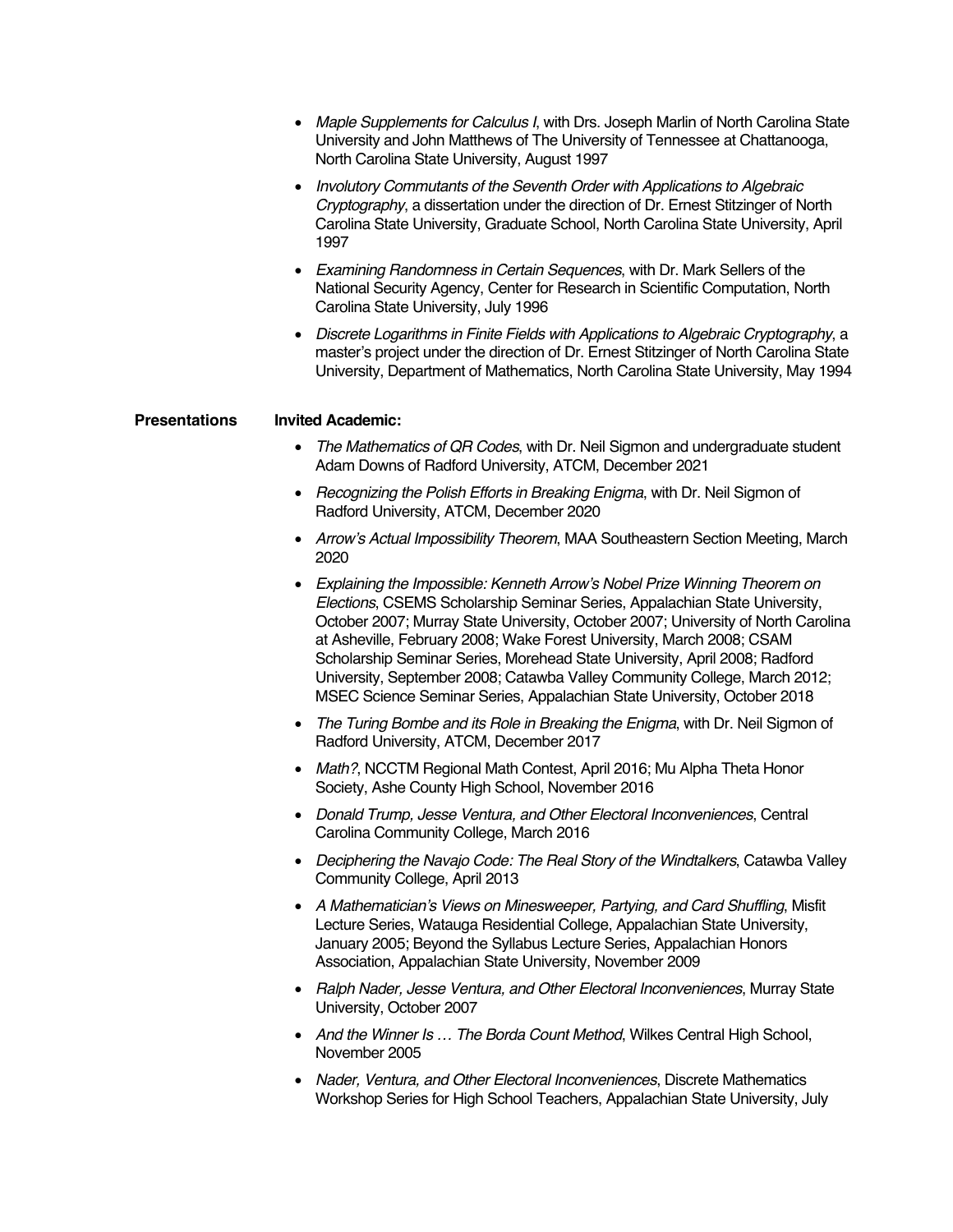2005

- *A Moore-Style Course on the Mathematics of Voting and Elections*, with Dr. Jonathan Hodge of Grand Valley State University, Legacy of R. L. Moore Conference, May 2005
- *A Mathematician's Views on Minesweeper, Card Shuffling, and Psychic Ability*, Murray State University, November 2004
- *Loan Amortization: A Cool Application of Calculus*, High Point University, October 2003
- *Voting and Apportionment: The Paradoxes of Democracy*, Discrete Mathematics Workshop Series for High School Teachers, Appalachian State University, January 2003
- *Recent Advances in the Cryptanalysis of the Two-Message Problem*, Murray State University, November 2002
- *(Title Classified)*, National Security Agency, July 2000
- *Discrete Logarithms in Finite Fields with Applications to Algebraic Cryptography*, Lynchburg, VA, February 1995

#### **Invited Media:**

- *The Edge*, WXYB Tampa, September 2005
- *The Edge*, WXYB Tampa, July 2005

#### **Refereed:**

- *Integrating Reed-Solomon Codes into QR Codes*, with Dr. Neil Sigmon and undergraduate student Adam Downs of Radford University, AMS Joint Mathematics Meeting, April 2022
- *Arrow's Actual Impossibility Theorem*, AMS Central-Western Sectional Meeting, March 2019
- *The Logic Behind the Turing Bombe's Role in Breaking the Enigma*, with Dr. Neil Sigmon of Radford University, AMS/MAA (Mathematical Association of America) Joint Mathematics Meeting, January 2019
- *Teaching Cryptology to Students in Non-Technical Disciplines*, with Dr. Neil Sigmon of Radford University, AMS/MAA Joint Mathematics Meeting, January 2017
- *Enigma: A Combinatorial Analysis and Maplet Simulator*, with Dr. Neil Sigmon of Radford University, ICTCM, March 2014; MAA Southeastern Section Meeting, March 2015; AMS/MAA Joint Mathematics Meeting, January 2017
- *Increasing Student Interest in Mathematics Using Cryptography*, with Dr. Neil Sigmon of Radford University, AMS/MAA Joint Mathematics Meeting, January 2016
- *A New Method for Musical Encryption*, with undergraduate student Olivia Vanarthos of Appalachian State University, MAA Southeastern Section Meeting, March 2015
- *Using Maplets in Teaching Cryptology*, a computer minicourse with Dr. Neil Sigmon of Radford University, ICTCM, March 2013
- *Estimating Success When Combining RSA and the Diffie–Hellman Key Exchange*, with Dr. Neil Sigmon of Radford University, AMS/MAA Joint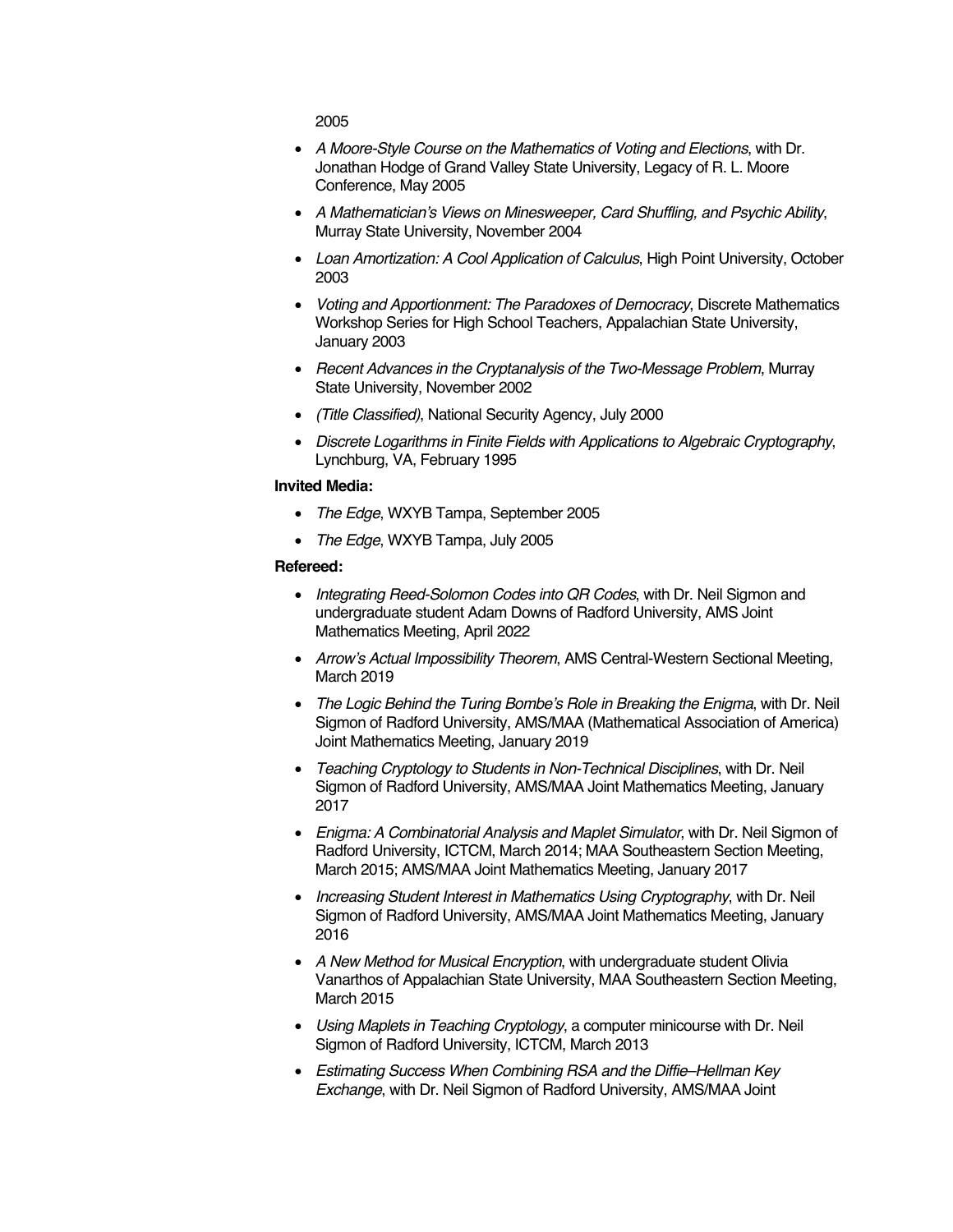Mathematics Meeting, January 2013

- *Using Graphs to Break Vigenère Ciphers*, with Dr. Neil Sigmon of Radford University, ICTCM, March 2012; AMS/MAA Joint Mathematics Meeting, January 2013
- *Simulating a Verbal Translation of the Navajo Code; a Completed Version*, with Dr. Neil Sigmon of Radford University, AMS/MAA Joint Mathematics Meeting, January 2011
- *A Maplet for Encoding, Decoding, and Correcting Errors in Golay Codes*, AMS/MAA Joint Mathematics Meeting, January 2009
- *A Java Simulator for Voting Methods*, AMS/MAA Joint Mathematics Meeting, January 2008; ICTCM, March 2008
- *Constructing Maplets, Demonstrated Through Cryptography Including AES and RSA*, a computer minicourse with Drs. William Bauldry of Appalachian State University and Neil Sigmon of Radford University, ICTCM, February 2007
- *Using Maplets and Java to Teach Reed-Solomon Codes*, with Dr. Neil Sigmon of Radford University, AMS/MAA Joint Mathematics Meeting, January 2007
- *Cryptography in the Classroom: Pedagogic Secrets Decrypted*, a panel session with Drs. William Bauldry of Appalachian State University, Edmund Lamagna of the University of Rhode Island, and Douglas Meade of the University of South Carolina, ICTCM, March 2006
- *Elementary Coding Theory Including Hamming and Reed-Solomon Codes with Maple and MATLAB*, a computer minicourse with Dr. Neil Sigmon of Radford University, ICTCM, March 2006
- *Topics and Applications of Discrete Mathematics*, with Dr. Mark Ginn of Appalachian State University, NCCTM (North Carolina Council of Teachers of Mathematics) Conference, October 2005
- *Some Sports-Related Election Methods and Ranking Procedures*, AMS/MAA Joint Mathematics Meeting, January 2005
- *Some Elementary Cryptography Including RSA on the TI-92+ and Voyage 200*, a calculator workshop with Dr. Neil Sigmon of Radford University, ICTCM, October 2004
- *Using the World Wide Web to Disseminate Focused, Compressed Video Tutorials*, with Dr. Brian Felkel of Appalachian State University, AMS/MAA Joint Mathematics Meeting, January 2004
- *Focused, Compressed Video Tutorials*, a computer minicourse with Drs. Brian Felkel and William Bauldry of Appalachian State University, ICTCM, November 2003
- *Elliptic Curve Cryptography with Java*, with undergraduate student Diana Alexander of the State University of New York at Oswego, AMS/MAA Joint Mathematics Meeting, January 2002
- *Involutory Commutants of the Seventh Order with Applications to Algebraic Cryptography*, MAA Southeastern Section Meeting, March 1997

#### **Recognitions Grants:**

• Grant of \$180,000 (funded), Student STEM Enrichment Program *Securing the*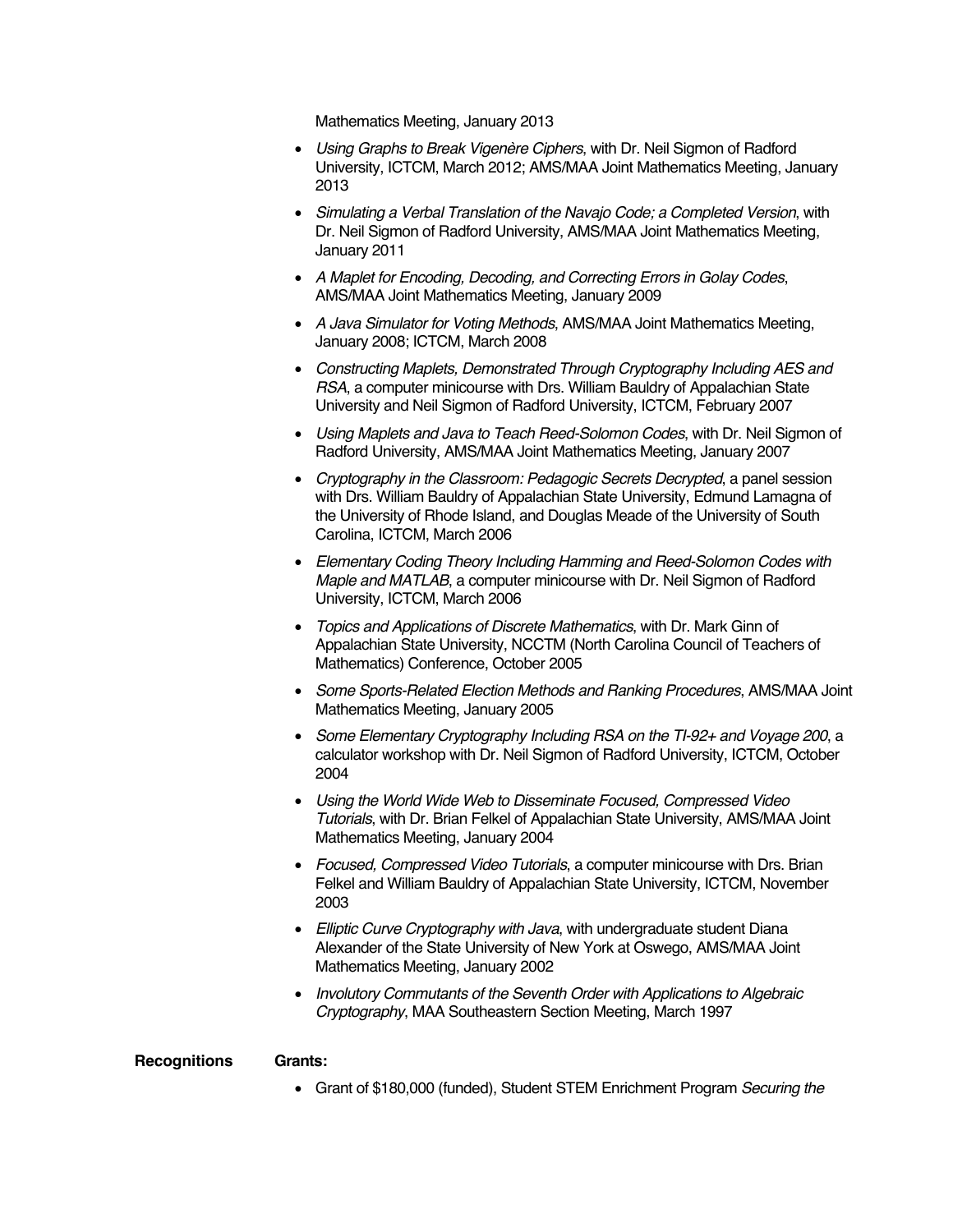*Future*, Burroughs Wellcome Fund, September 2021

- Grant of \$3000 (funded), Office of Institutional Research, Assessment, and Planning, Appalachian State University, November 2020
- Grant of \$180,000 (not funded), Student STEM Enrichment Program, Burroughs Wellcome Fund, September 2020
- Grant of \$3000 (funded), Office of Institutional Research, Assessment, and Planning, Appalachian State University, November 2019
- Grant of \$180,000 (not funded), Student STEM Enrichment Program, Burroughs Wellcome Fund, September 2019
- Grant of \$1000 (funded), General Education Program, Appalachian State University, May 2008
- Fellowship of \$1700 (funded), General Education Program, Appalachian State University, September 2007
- Grant of \$7750 (funded), Educational Advancement Foundation, January 2004

#### **Awards:**

- Most Helpful Faculty & Staff, Office of Student Success, Appalachian State University, 2015–2016, 2017–2018, 2018–2019, and 2019–2020
- Invited participant, Intercultural Teaching and Learning Fellows Program, Appalachian State University, 2019
- Selected participant, Academic Leadership Development Program, Appalachian State University, 2017–2018
- Faculty Member of Distinction, Appalachian Magazine, Appalachian State University, 2016
- Wayne D. Duncan Faculty Enrichment and Teaching Fellowship, General Education Program, Appalachian State University, September 2007
- Invited funded participant, Legacy of R. L. Moore Conference, Educational Advancement Foundation, May 2005
- Invited funded participant, Legacy of R. L. Moore Conference, Educational Advancement Foundation, May 2004
- Selected participant, Industrial Mathematics Modeling Workshop for Graduate Students, Center for Research in Scientific Computation, North Carolina State University, July 1996
- Selected participant, Preparing the Professoriate Program, North Carolina State University, 1995–1996
- Outstanding Graduate Teaching Assistant, North Carolina State University, 1993– 1994

## **Nominations:**

- Academy of Outstanding Teachers, College of Arts and Sciences, Appalachian State University, October 2009
- William C. Strickland Outstanding Young Faculty Award, College of Arts and Sciences, Appalachian State University, October 2007
- William H. Plemmons Leadership Medallion, Appalachian State University, December 2006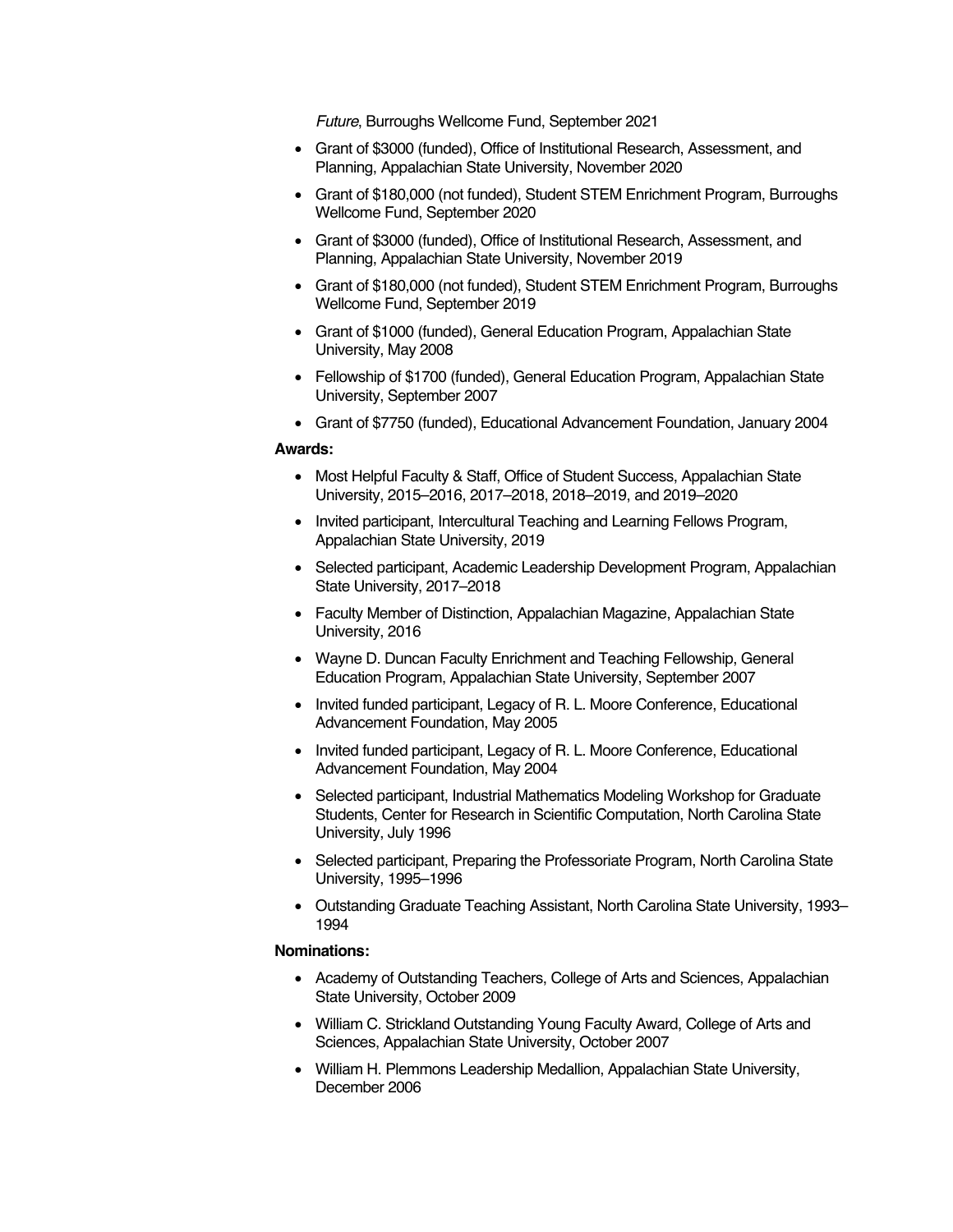|                                  | William C. Strickland Outstanding Young Faculty Award, College of Arts and<br>Sciences, Appalachian State University, October 2005                    |
|----------------------------------|-------------------------------------------------------------------------------------------------------------------------------------------------------|
| Service-                         | <b>Committees, Councils, and Task Forces:</b>                                                                                                         |
| University,<br><b>Discipline</b> | Chair, First Year Seminar Faculty Coordinating Committee, Appalachian State<br>University, since August 2019                                          |
|                                  | Chair, Harvey R. Durham Outstanding Freshman Advocate Award Selection<br>Committee, Appalachian State University, since August 2019                   |
|                                  | Chair, University College Search Committee, Appalachian State University, since<br>August 2019                                                        |
|                                  | Member, General Education Student Mentoring Award Selection Committee,<br>Appalachian State University, since August 2019                             |
|                                  | Member, Rennie W. Brantz Award for Outstanding Teaching in First Year Seminar<br>Selection Committee, Appalachian State University, since August 2019 |
|                                  | Member, University College Academic Support Sub-Council, Appalachian State<br>University, since August 2019                                           |
|                                  | Member, University College Council, Appalachian State University, since August<br>2019                                                                |
|                                  | Member, University College Departmental Personnel Committee, since August<br>2019                                                                     |
|                                  | Member, General Education Council, Appalachian State University, August 2008 -<br>May 2010 and since August 2019                                      |
|                                  | Member, Wayne D. Duncan Faculty Enrichment and Teaching Fellowship<br>Selection Committee, Appalachian State University, June 2022                    |
|                                  | Member, First Semester Suspension Appeals Committee, Appalachian State<br>University, May 2022                                                        |
|                                  | Member, General Education Non-Tenure-Track Faculty Award for Excellence in<br>Teaching, May 2022                                                      |
|                                  | Member, University College Student Advising Award Selection Committee,<br>Appalachian State University, May 2022                                      |
|                                  | Member, General Education Revision Task Force, Appalachian State University,<br>August 2021 - May 2022                                                |
|                                  | Member, Global Health and Safety Committee, Appalachian State University,<br>August 2021                                                              |
|                                  | Member, General Education Listening Task Force, Appalachian State University,<br>August 2020 - May 2021                                               |
|                                  | Member, Honors College Faculty Review Committee, Appalachian State<br>University, August 2016 - June 2019                                             |
|                                  | Member, Chancellor's Scholarship Committee, Appalachian State University,<br>August 2016 - June 2019                                                  |
|                                  | Member, Arts and Sciences Council, Appalachian State University, August 2010 -<br>June 2019                                                           |

• Member, Council of Chairs, Appalachian State University, August 2010 – June 2019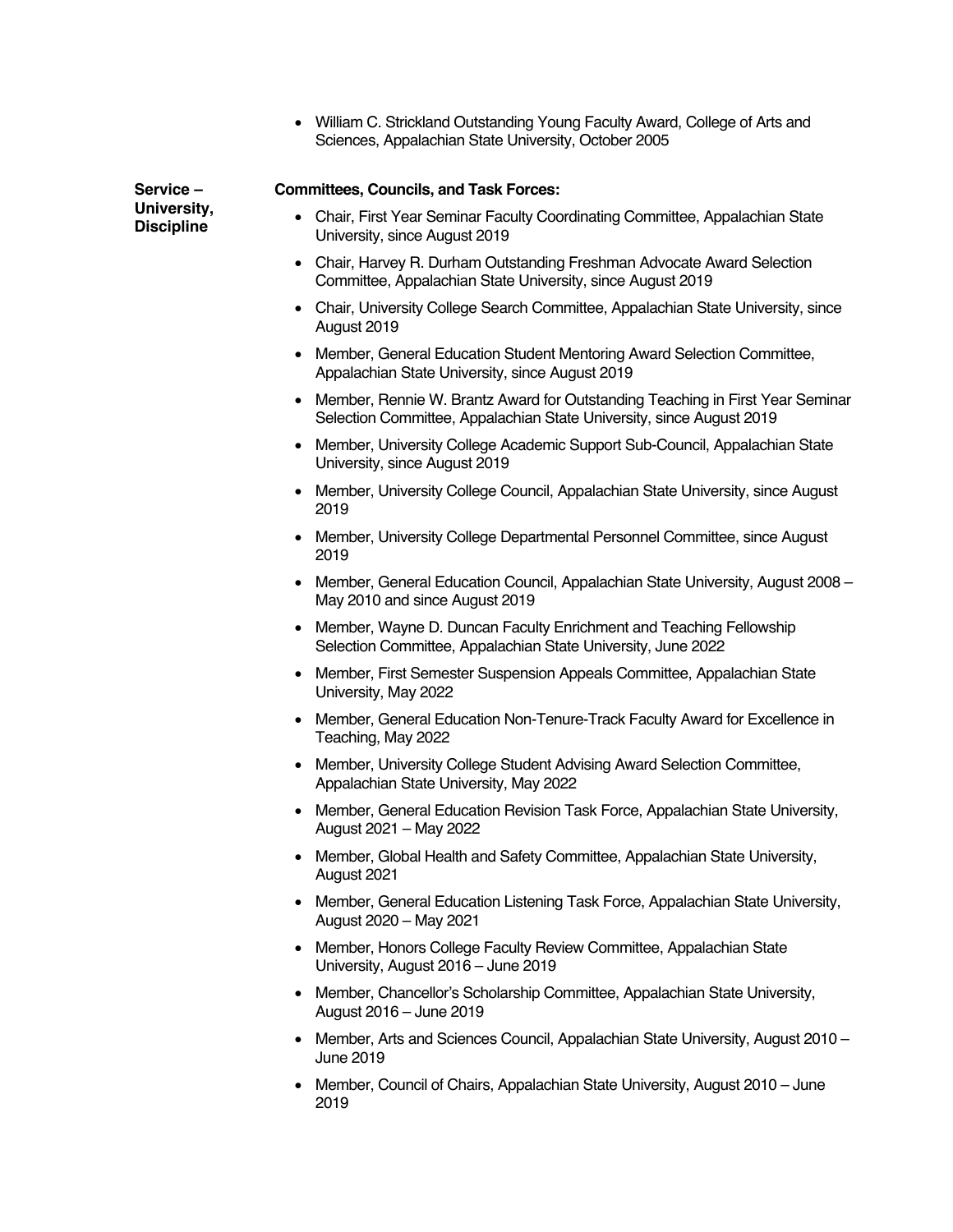- Member, Fulbright Scholarship Review Committee, Appalachian State University, August 2016 – May 2018
- Member, Director of General Education Search Committee, Appalachian State University, January–March 2018
- Member, Dean of the Honors College Search Committee, Appalachian State University, August 2016 – May 2017
- Member, Honors College Academic Program Approving Committee, Appalachian State University, August 2011 – May 2014
- Member, SACS Compliance on Federal Mandates Committee, Appalachian State University, October 2010 – September 2012
- Member, Quantitative Literacy Faculty Coordinating Committee, Appalachian State University, August 2010 – May 2012
- Member, General Education Review Task Force, Appalachian State University, November 2010 – June 2011
- Member, Director of General Education Search Committee, Appalachian State University, May–June 2010
- Chair, Quantitative Literacy Faculty Coordinating Committee, Appalachian State University, March 2008 – May 2010
- Member, General Education Awards Committee, Appalachian State University, April 2008
- Member, College of Arts and Sciences Thesis Award Committee, Appalachian State University, April 2008

## **Referee, Reviewer, and Editor:**

- Associate Editor, *The Electronic Journal of Mathematics and Technology*, since February 2013
- Referee, academic paper, *The American Mathematical Monthly*, May 2022
- Referee, academic paper, ATCM, October 2021
- Referee, academic paper, ATCM, September 2021
- Referee, academic paper, ATCM, August 2021
- Referee, academic paper, ATCM, September 2020
- Second reader, senior honors thesis (chemistry), Appalachian State University, August 2019
- Second reader, senior honors thesis (computer science), Appalachian State University, June 2019
- Second reader, senior honors thesis (computer science), Appalachian State University, April 2019
- Reviewer, student poster session, NCHC (National Collegiate Honors Council) annual meeting, March 2019
- Referee, academic paper, *The UMAP Journal*, February 2019
- Judge, student poster session, NCHC annual meeting, November 2018
- Referee, academic paper, *The Electronic Journal of Mathematics & Technology*, April 2018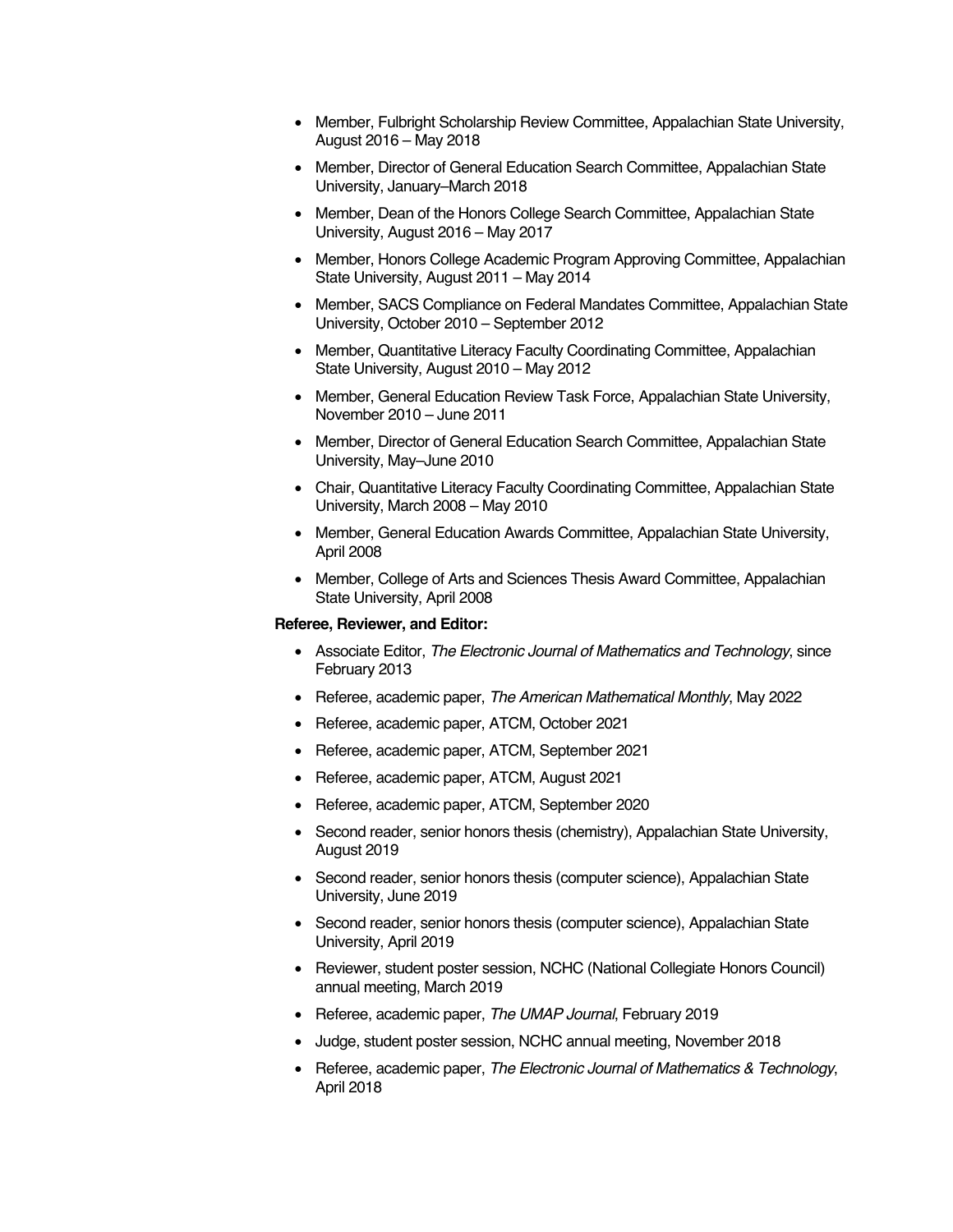- Referee, academic paper, *Cryptologia*, March 2018
- Reviewer, student poster session, NCHC annual meeting, March 2018
- Referee, academic paper, *The IMA Journal of Applied Mathematics*, January 2018
- Judge, student poster session, NCHC annual meeting, November 2017
- Referee, academic paper, *Cryptologia*, August 2017
- Referee, academic paper, *The IMA Journal of Applied Mathematics*, August 2017
- Judge, North Carolina Region 7 Science and Engineering Fair, Appalachian State University, December 2016
- Referee, academic paper, *The Electronic Journal of Mathematics & Technology*, May 2016
- Referee, academic paper, *Involve*, December 2015
- Judge, North Carolina Region 7 Science and Engineering Fair, Appalachian State University, December 2014
- Reviewer, promotion credentials, Coastal Carolina University Department of Mathematics and Statistics, December 2014
- Reviewer, *MA 232: Abstract Algebra II* (course), Saylor Foundation, May 2013
- Referee, academic paper, *The Rose-Hulman Undergraduate Mathematics Journal*, March 2013
- Referee, academic paper, *The Electronic Journal of Mathematics & Technology*, December 2012
- Referee, academic paper, *The EURO Journal on Decision Processes*, November 2012
- Reviewer, *CS 409: Cryptography* (course), Saylor Foundation, October 2012
- Second reader, senior honors thesis (computer science), Appalachian State University, April 2012
- Second reader, senior honors thesis (english), Appalachian State University, April 2012
- Referee, academic paper, *Involve*, January 2011
- Referee, academic paper, *The UMAP Journal*, July 2010
- Referee, academic paper, *The UMAP Journal*, June 2010
- Referee, academic paper, *The Centroid*, October 2003
- Reviewer, *Abstract Algebra* (book), Addison Wesley, February 2003

## **Other:**

- Participant, *Math and Democracy* Panel Discussion, Meredith College, October 2021
- Participant, Black Life in America, Across the Disciplines Podcast Series, Appalachian & the Community Together, Appalachian State University, October 2020
- Faculty Representative, Harry S Truman Scholarship, Appalachian State University, August 2016 – June 2019
- Took students from my HON 2515 class to tour the U.S. National Cryptologic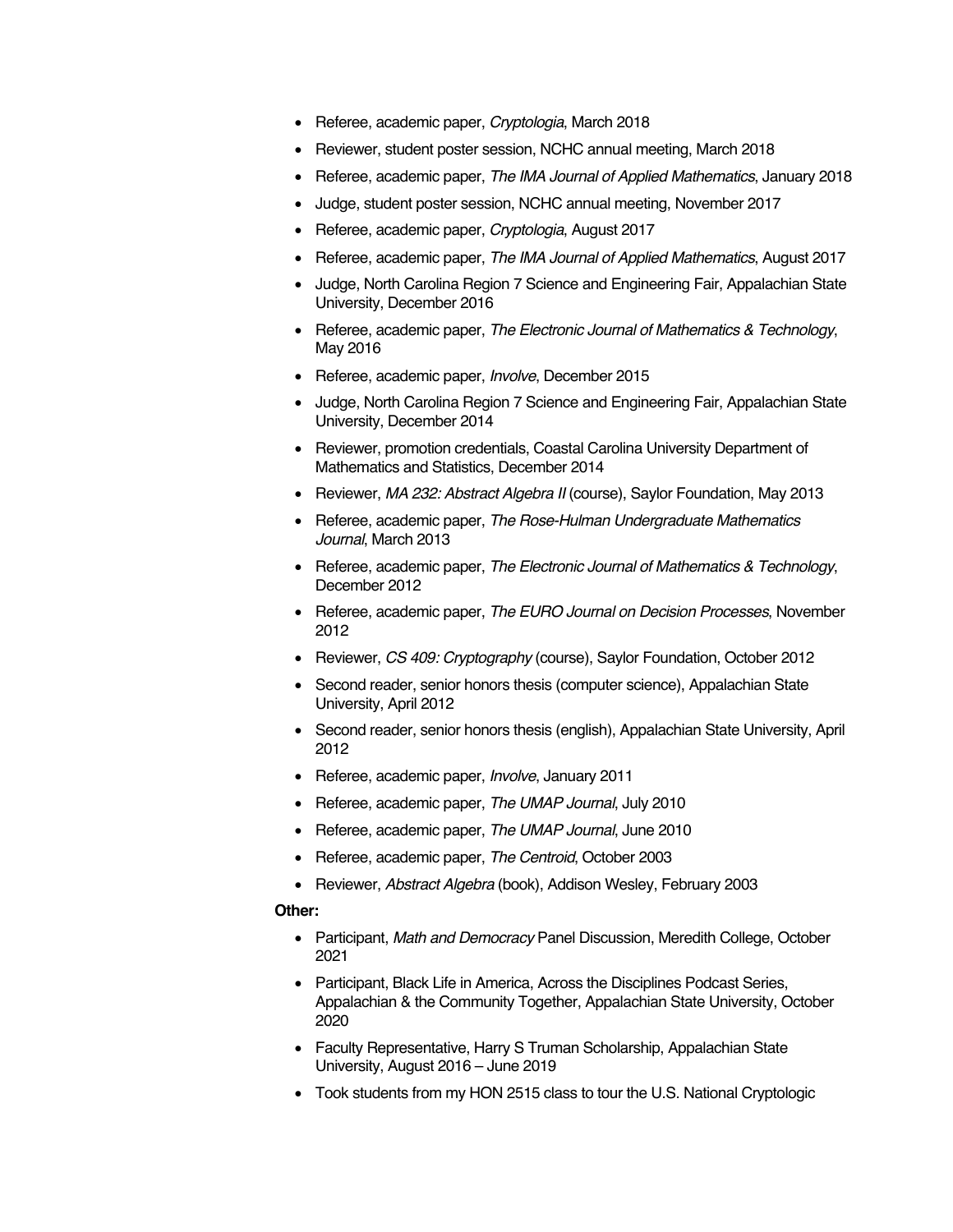Museum in Fort Meade, MD, April 2019

| • Organizer, MAA Invited Paper Session, with Dr. Eric Marland of Appalachian State |
|------------------------------------------------------------------------------------|
| University, AMS/MAA Joint Mathematics Meeting, January 2019                        |

- Consultant, Writing in the Discipline, Writing Across the Curriculum Program, Appalachian State University, August 2017 – May 2018
- Moderator, Celebration of Student Research and Creative Endeavors Session, Appalachian State University, April 2015
- Took students from my HON 2515 class to the Bernard Lecture at Davidson College, October 2012
- Moderator, Faculty/Student Exchange Orientation Session, Appalachian State University, August 2012
- Moderator, Faculty/Student Exchange Orientation Session, Appalachian State University, August 2011
- Member, *Learning Matters: Inquiry, Integration, and Active Learning* Panel Discussion, New Faculty Orientation, Appalachian State University, August 2009
- Consultant, Partners for Mathematics Learning Project, Meredith College, September–December 2008
- Moderator, Faculty/Student Exchange Orientation Session, Appalachian State University, August 2006

**Service – Academic Department**

#### **Committees:**

- Member, Post-Tenure Review Committee, since August 2020
- Member, Promotion and Tenure Committee, since August 2014
- Chair, Strategic Planning Committee, August 2021 May 2022
- Chair, Promotion and Tenure Documents Integration Committee, August 2020 May 2021
- Member, Departmental Personnel Committee, August 2005 May 2007, August 2008 – May 2009, August 2010 – May 2012, and August 2019 – May 2020
- Member, Curriculum Committee, August 2019 May 2020
- Member, Writing in the Discipline Assessment Committee, August 2016 May 2019
- Chair, Curriculum Committee, August 2010 May 2019
- Member, Chair Advisory Committee, August 2010 May 2019
- Member, Academic Support Associate Search Committee, February 2019
- Member, Administrative Specialist Search Committee, February 2019
- Member, Tenure-track Faculty Search Committee, October 2018 March 2019
- Member, Distinguished Professor of Mathematics Education Position Review Committee, August–November 2016
- Member, Distinguished Professor of Mathematics Education Post-Tenure Review Committee, August–November 2016
- Member, BA/BS Mathematics Programs Assessment Committee, August 2012 May 2013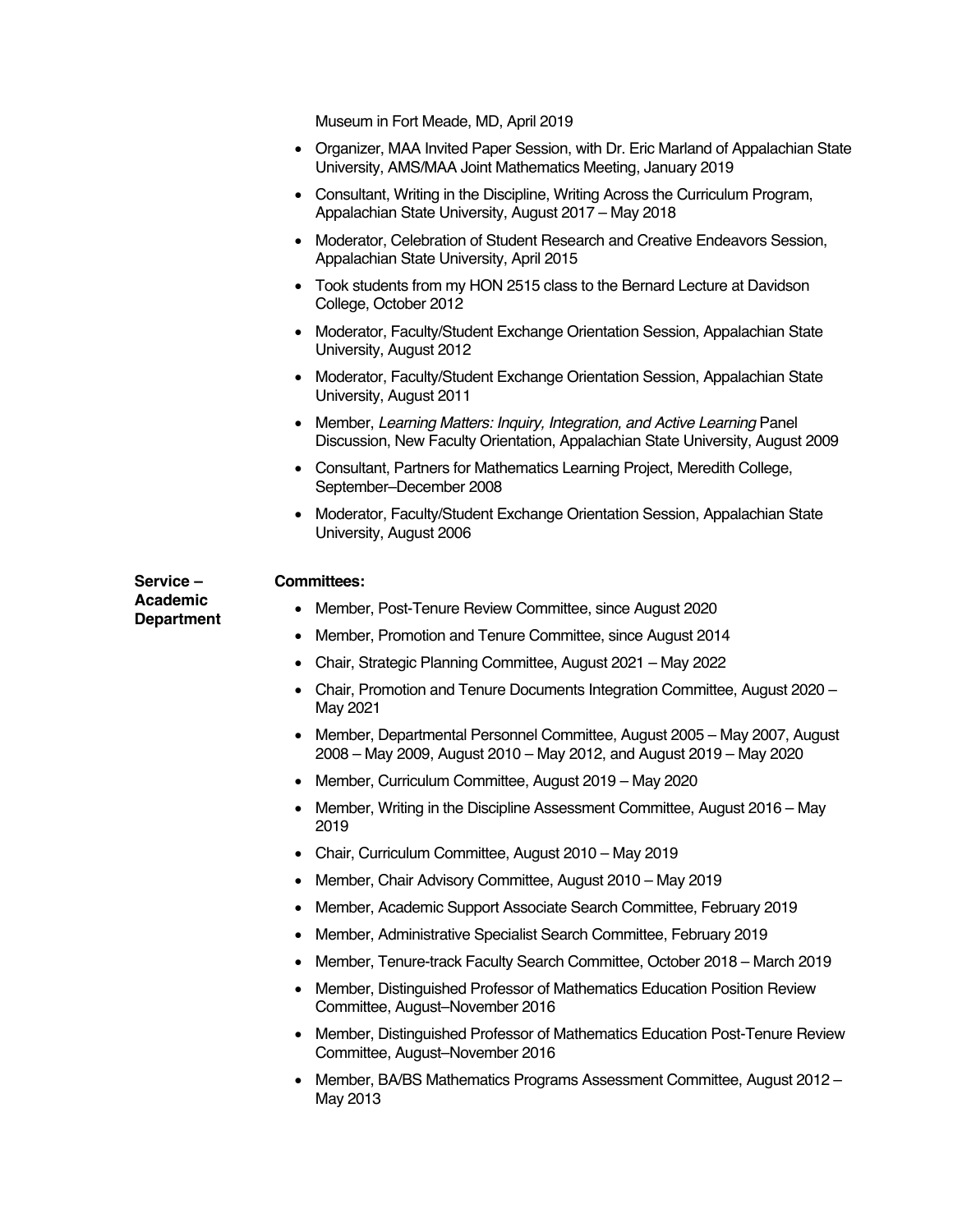- Member, Calculus I and II Textbook Committee, February 2013
- Member, One-Hour Quantitative Literacy Course Committee, February 2013
- Member, MA Mathematics, Secondary Education Program Assessment Committee, August 2007 – May 2012
- Member, Technology Support Personnel Search Committee, August 2010
- Member, Graduate Teaching Assistant Supervision Committee, January–April 2007
- Member, MAT 1010 Review Committee, January–April 2007
- Chair, MAT 1010 Review Committee, September–December 2006
- Member, Steering Subcommittee on Modern Algebra, April 2006
- Member, Steering Subcommittee on Logic and Proof, March 2006
- Member, Steering Subcommittee on Linear Algebra and Differential Equations, February–April 2005
- Chair, MAT 1010 Review Committee, September 2004 April 2005
- Member, Steering Subcommittee on General Curriculum, December 2003

## **Other:**

- Member, master's thesis committee, Spring 2022
- Took students from my MAT 3510 and MAT 5500 classes to tour the U.S. National Cryptologic Museum in Fort Meade, MD, April 2018
- Member, *Careers in Mathematics* Panel Discussion, Association of Women in Mathematics, Appalachian State University, November 2016
- Took students from my MAT 3510, MAT 4010, and MAT 5530 classes to tour the U.S. National Cryptologic Museum in Fort Meade, MD, April 2015
- Supervisor, graduate teaching apprentices, Spring 2003, Fall 2003 (2), Spring 2006, Fall 2006, Spring 2007, Fall 2007, Fall 2008, Spring 2009, Spring 2013, and Fall 2014
- Took students from my MAT 4010 and MAT 5530 classes to tour the U.S. National Cryptologic Museum in Fort Meade, MD, November 2012
- Supervisor, graduate teaching assistants, Fall 2005 (2), Spring 2006 (3), Fall 2006 (3), Spring 2007, Fall 2007, Spring 2008, Fall 2008, Spring 2009 (2), Fall 2011, and Spring 2012
- Took students from my MAT 3510 and MAT 5220 classes to tour the U.S. National Cryptologic Museum in Fort Meade, MD, April 2011
- Colloquium *Cryptology with Maplets: How I Spent My OCSA Writing About John F. Kennedy, Nicolas Cage, and Mick Jagger*, September 2010
- Faculty Sponsor, ASU Math Club, with Dr. Vicky Klima of Appalachian State University, August 2003 – May 2010
- Graduate seminars (three) on case studies in mathematics teaching, February 2009
- Graduate seminar on constructing vitas and personal statements, October 2008
- Graduate seminar on writing tests, September 2008